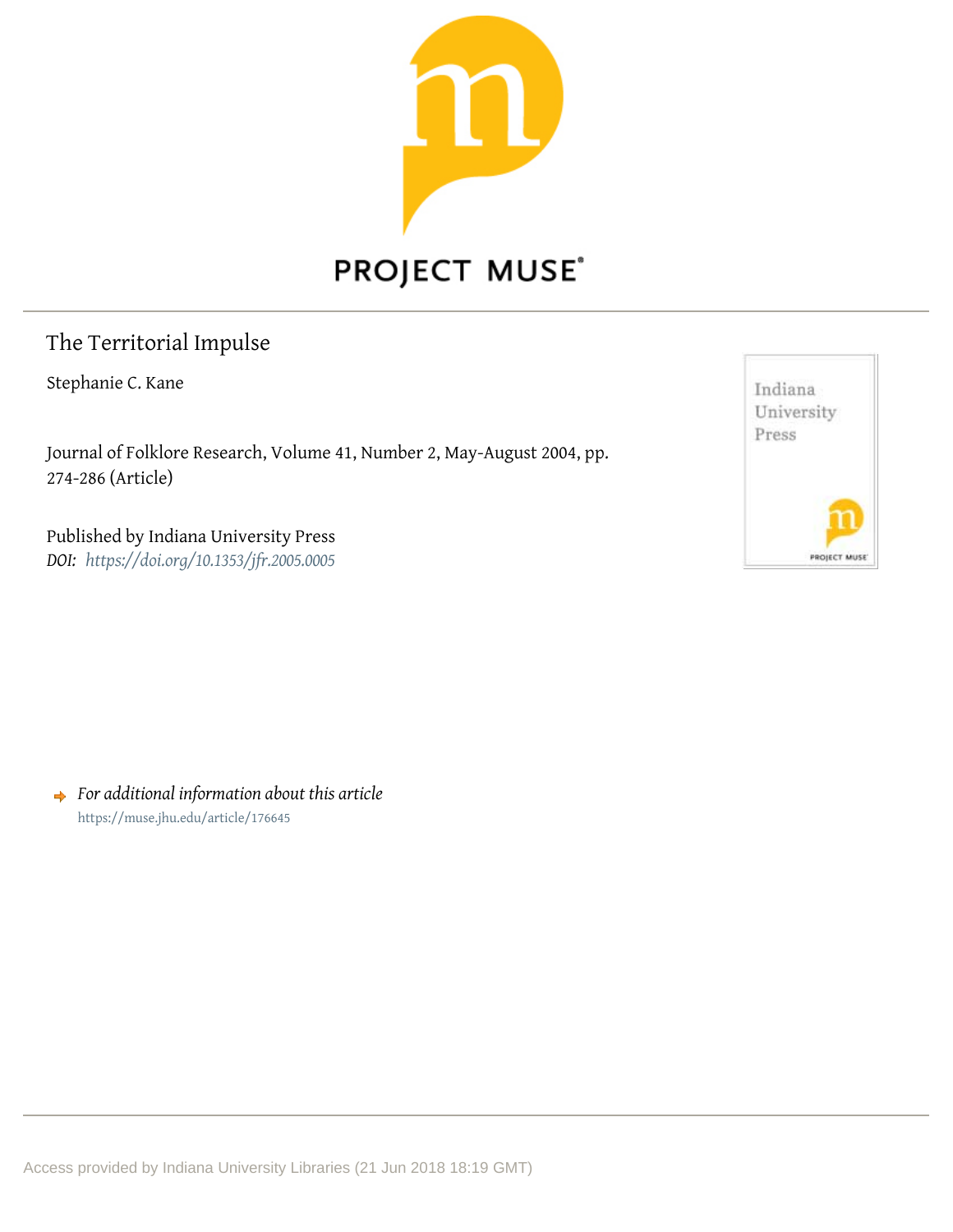

274 Stephanie Kane

## *Response by Stephanie Kane*

## The Territorial Impulse

Folk performances—and folkloristic discourse about them—abound with place and space markers. The latter may refer to a refuge, a stage, a community, an epicenter; to a genealogical landscape, a bureaucratic maze, or an ideological split.<sup>1</sup> These markers help orient and ground our activities, but to what extent are they also a means of *claiming* the places and spaces we reference? I believe that it is useful to analyze the ways in which territorial impulses, such as mapping, structure our fieldwork, writing, and social action so that we may begin to contemplate their effects. Following the writings of David Harvey, "Cartography [or mapping] is about locating, identifying and bounding phenomena and thereby situating events, processes and things within a coherent spatial frame" (2001:220). These operations impose a spatial order on phenomena and play a key role in the formation of personal and political subjectivities. In this sense, mapping includes mental and cognitive maps, as well as externally visualized representations based on grids. My hypothesis is that *culturally specific spatial codes* underlie the intertwining discursive currents of folklore and ethnography in particular ways; that the folk—those elusive, embodied objects of our disciplinary desire—are textually realized (in part) by us through patterned invocations of place and space. Take, for example, de Certeau's mythic surveillance peak on the 110th floor of the World Trade Center in New York City. He brings our attention to the textured land of urban folk as surveyed with a pilot's-eye view:

The ordinary practitioners of the city live "down below," below the thresholds at which visibility begins. They walk—an elementary form of this experience of the city; they are walkers, *Wandersmänner*, whose bodies follow the thicks and thins of an urban "text" they write without being able to read it. These practitioners make use of spaces that cannot be seen; their knowledge of them is as blind as that of lovers in each other's arms. The paths that correspond in this intertwining, unrecognized poems in which each body is an element signed by many others, elude legibility. It is as though the practices organizing a bustling city were characterized by their blindness. The networks of these moving intersecting writings compose a manifold story that has neither author nor spectator, shaped out of fragments of trajectories and alterations of spaces: in relation to representations, it remains daily and indefinitely other. (1984:92)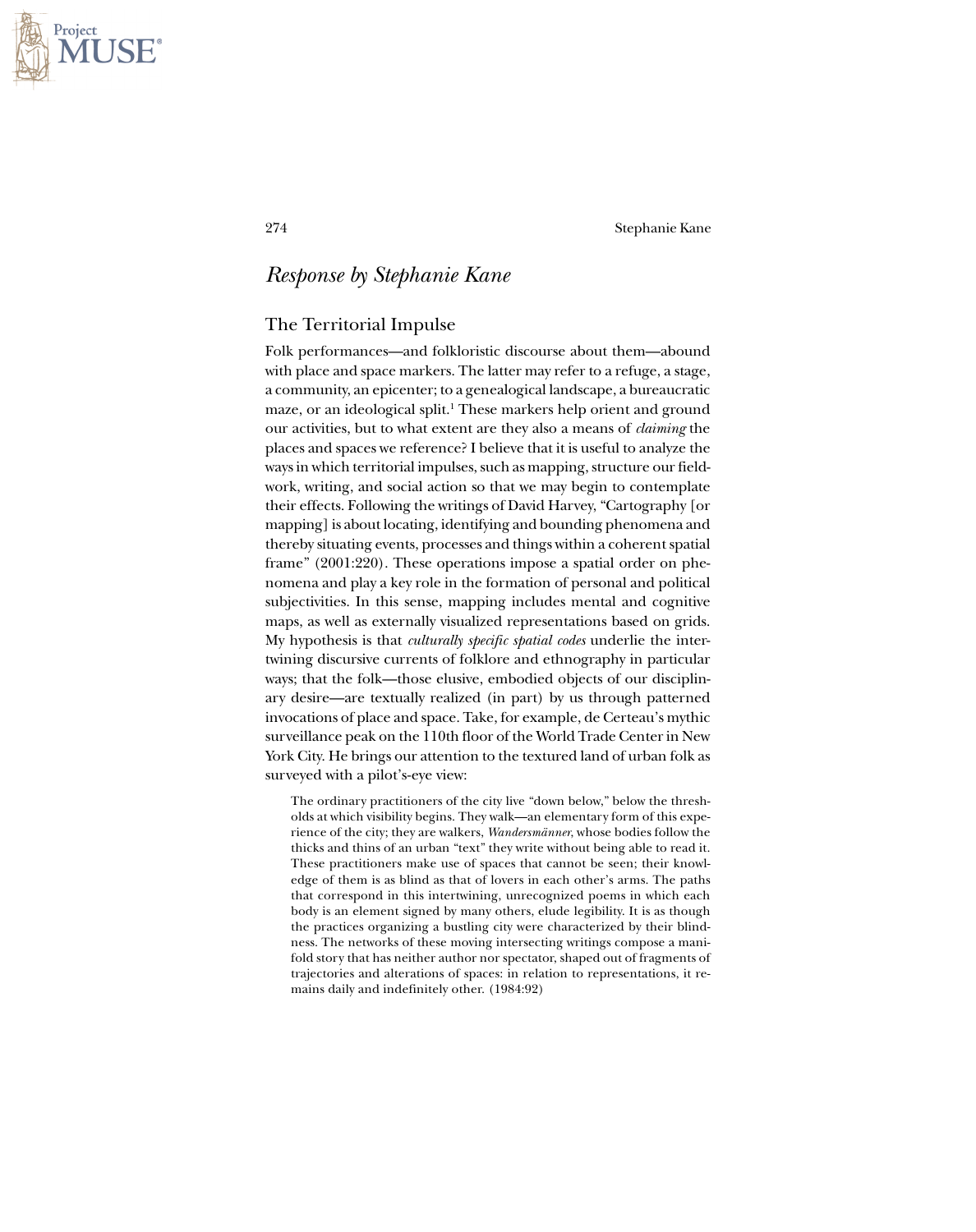I would like to use this panoptic portal as an entry into the uniquely imagined, empirically verifiable, and walkable set of landscapes in which Martha Norkunas, Barbara Chandler and Carl Lindahl, Kwesi Yankah, Philip Nusbaum, and Rachel Fleming engage with various folks and institutions. This commentary builds on my observation that the impulse to tie image and narrative to some cognitive and/or geographical map is a methodological necessity for an engaged research logistics (see Kane 2004). Here, I consider this collection as a composite semantic domain within which the territorial impulse can be explored. It is testimony to the richness and depth of these essays that one can approach them experimentally in this manner. What follows is a series of space-code readings that focus on 1) the range of ways that folklorists imagine the spaces and places of the folk, their audiences, and funders; 2) how spatial concepts function as implicit ordering principles in folklore discourse; and 3) how territoriality the naming and claiming of places and spaces—is emplotted in the narratives that result from fieldwork exchange.

#### Linking Silenced Ancestral Narratives to Public Sites

*On Martha Norkunas's* "Narratives of Resistance and the Consequences of Resistance"

By drawing three narratives from the heirs of those once silenced by sexism and racism into the world of the *Journal of Folklore Research* readers, Norkunas turns life histories of apparently ordinary people into history-writ-large. Each narrative is founded on a displacement and/or a disappearance involving some refusal, alienation, or forgetting communicated across a landscape. She creates intimacy in her essay by beginning with, and in a sense repairing, her own "broken home" story, which is also her mother's 1960s "single mom" story. The founding moment involves the five children, dishes, and furniture moving across the country back to wherever it was her mother had come from. The folklorist compares her work with that of filmmaker Rea Tajiri, who watches with her audience a film sequence of a woman kneeling before a spout, filling a thermos, and splashing water on her face, the framed scene illuminating her mother's silenced past in the American Japanese internment camps in California. The folklorist and the filmmaker, two daughters,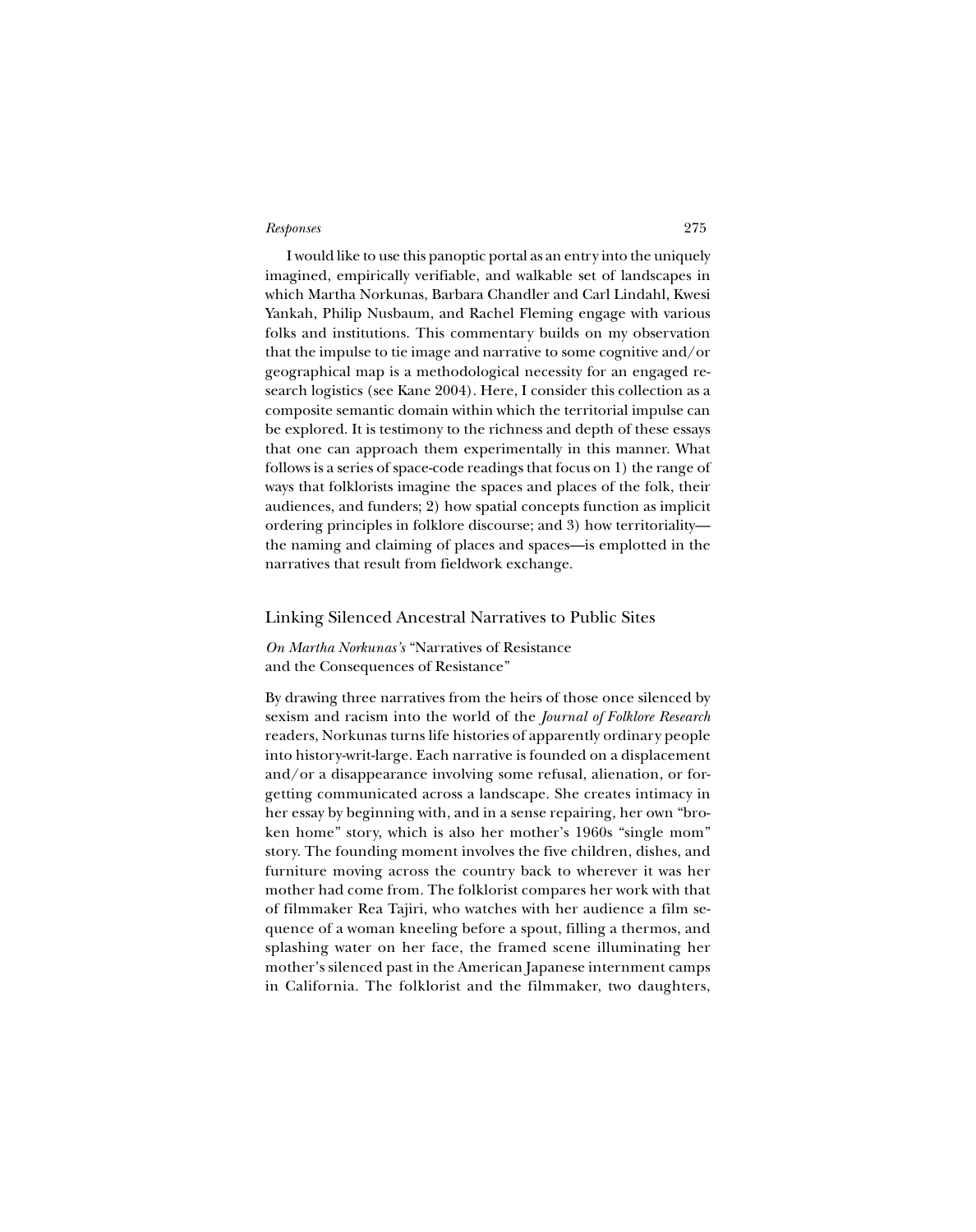"broke through the silence and politicized the places, images, and story fragments."

The second story is about racial injustice, linking Virginia to Texas and slavery days to the present. It begins with an eight-year-old girl born into slavery in Virginia who is given away as part of a dowry, sold twice without her family, and eventually taken as far away as Texas. The teller is the slave girl's great-granddaughter, African American educator and civil rights activist Dorothy Robinson speaking from her own white house on a hill, itself an appropriated monument on the Texas landscape. The genealogical impulse gives way in Robinson's telling to a more immediate crisis: the recent murder of her husband, who, like herself, was an activist. His absence from the airport arrival terminal triggers a foreboding in her that proves justified. The subsequent declaration by the sheriff and the chief of police (apparently verifying without proof) that the shotgun blast to her husband's chest was not a homicide, but a suicide, resonates with the slave girl's life story and serves as a reminder of the perpetuation of American racism.

The third story is about an historic place named Winedale, owned by the University of Texas. Norkunas and her students do an archaeological reading of its landscape, looking for evidence of African Americans who once lived and worked there but whose presence has largely disappeared beneath the history of their German owners. The researchers ask: Whose story of the past is the official site telling? They look to the landscape to narrate what the tellers, dead and gone, cannot.

Monuments mobilize arrangements in space, tying public memory to landscape (cf. Trouillot 1995). In Norkunas's interpretation, museums are monuments of a special kind, active sites for the negotiation of a nation's past in the present. She believes that discovering narratives of resistance tied to public places can open up and provide a stage for a wider range of meanings than those that usually circulate in our contests over regional and national history. Thus the process of doing folklore, linking sites to changing narratives, she argues, can preserve the space of resistance.

Configuring museums and historic sites as contexts for social interaction creates open yet protected places for peaceful confrontation among folk with different perspectives on truth and reality. This project strikes me as a crucial element in building a healthy publiccultural sphere. One question that arises in different ways in all the collection's essays pertains to the push-and-pull of particular places: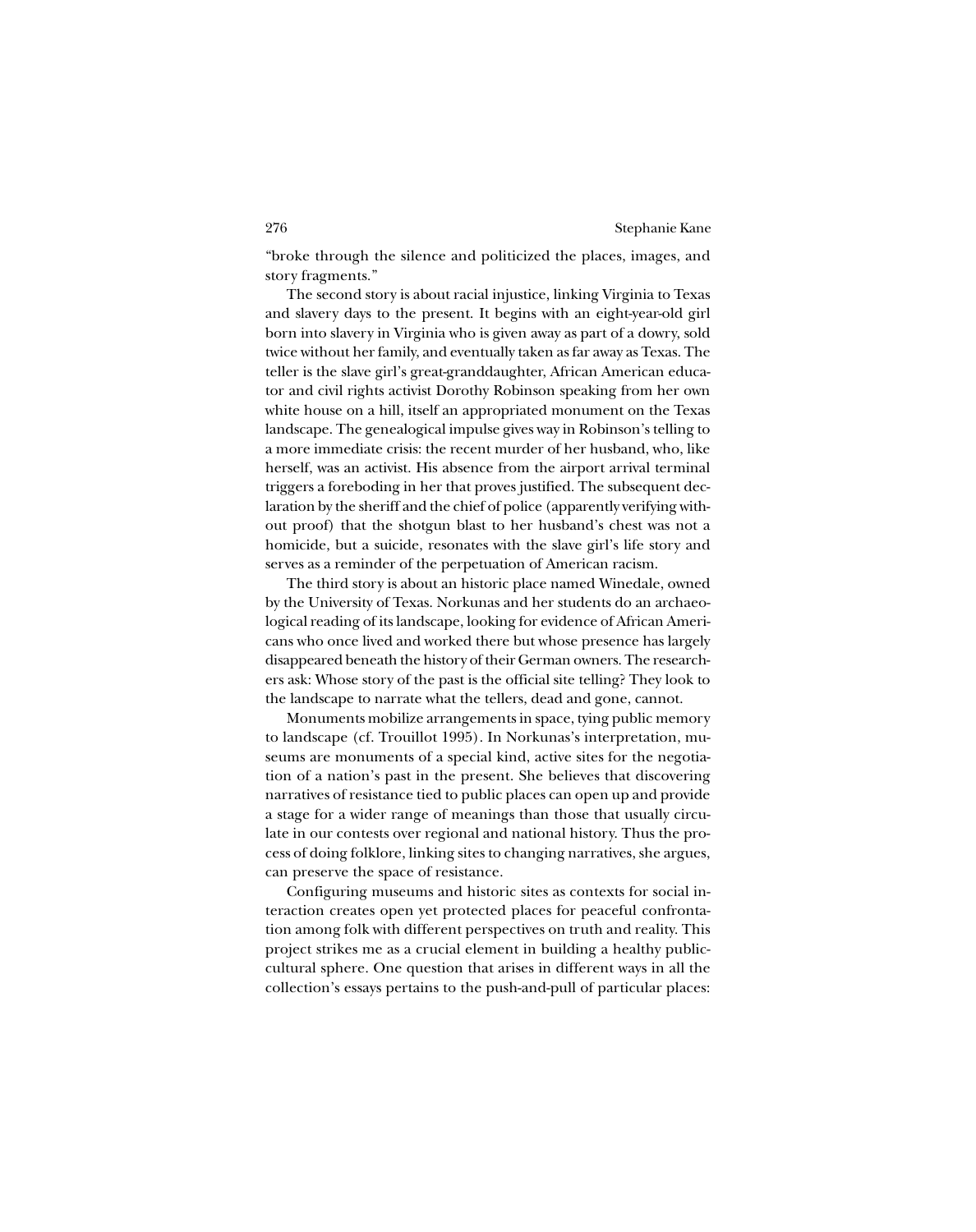where and for whom do these sites pull their stories, their audiences, and their financial resources?

#### The Historic-Geographic Method and Narrative Truth

*On Barbara Chandler's and Carl Lindahl's* "Lloyd Chandler's 'Conversation with Death'"

One day, folklorist Carl Lindahl met a Washington, D.C., copyright specialist named Jan Sohayda who was researching a copyright case for the Chandler family at the American Folklife Center in the Library of Congress. Drawing and storing materials from many places, this monumental national archive served first as a point of intersection and then as a point of joint departure for the folklorist and copyright specialist, who subsequently traveled together to North Carolina where Sohayda introduced Lindahl to the Chandler family. Lindahl's and Sohayda's goal was to reverse what they believed to be a folkloristic error of received tradition that attributed the song "Conversation with Death" to British broadsides via the southeastern U.S. through "tradition" rather than to a specific individual named Lloyd Chandler. Eventually, the folklorist and the copyright specialist were able to establish a case that Chandler composed the distinguished song in 1916.2

Lindahl's essay explicitly focuses on mapping as a tool, for he uses the historic-geographic method with excellent results. Combining syntax and cartography, he compares lines of song texts and plots them precisely on a regional map. Traveling to Tennessee, North Carolina, Kentucky, Virginia, Alabama, and Georgia, he activates the landscape of the song, documenting through interviews the song's performance and content. In this way, he sifts through the lyric correspondences that become the facts on the way to the very particular kind of *evidentiary* truth that can substantiate copyright claims. He combines this evidentiary truth with that derived from a different method, life history. That alternative mode of data collection gives him access to the complex and more ambivalent *emotional* truth of the Chandler family, whose passion to claim the song for the patriarch's memory motivates this collaborative work.

Barbara Chandler is Lloyd's daughter-in-law, but had known Lloyd Chandler since she was a little girl. She recalls running and jumping off the porch of her family's house, which was about five feet off the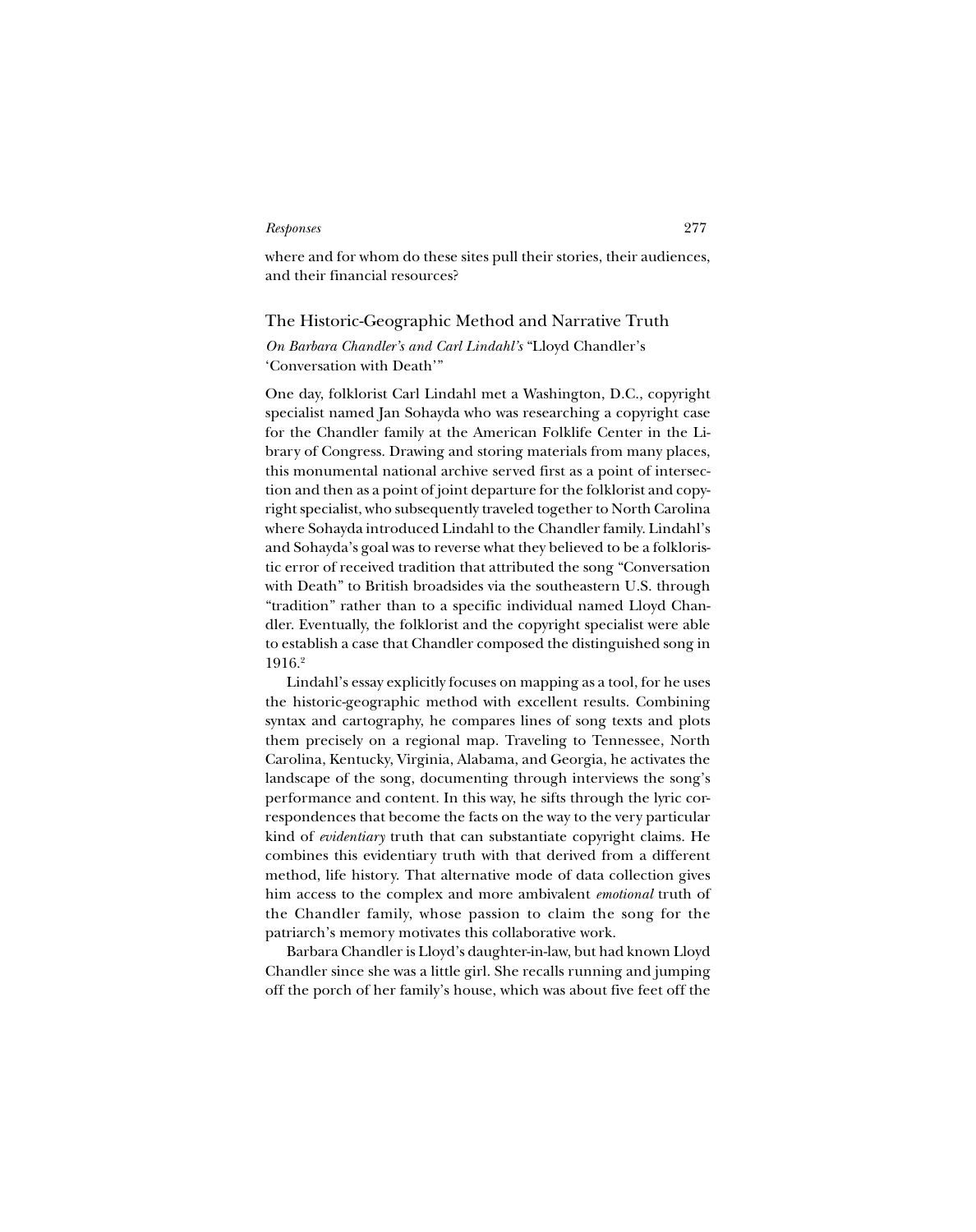ground, and being caught in the preacher's arms. Lindahl opens the essay in Barbara Chandler's voice, telling how her father-in-law came to compose his song. She reconstructs his conversion in the barn and its consequences—how when drunk as a skunk he faced death, met his maker, and lived to preach about it through the song in question as he walked his painfully lame body around the region that Lindahl would retrace many decades later. Much of the time, while spreading his doleful tune to singers in other audiences, he left his faithful wife, Nola, at home with the children.

Place and space form a dynamic grid underlying the genealogical impulse motivating this telling. Emphasizing his dissolute state, his extenuating circumstances, the barn becomes a monument of spiritual transformation, the place of the miracle that activates the rural folk through walking, talking, and song.

I understand Lindahl to mean that folklorists are by definition advocates, and that we should put folk understanding of the truth before our own in order to make it palpable to other folk (our audiences) via our crafted representations of the facts and feelings involved.<sup>3</sup> I can accept this assessment of our role, but would like a better understanding of the function of mapping in the making of the composite truth at which Lindahl arrives. Do the spatializing practices inherent in the two research methods (historic-geographic and life history) have the same significance or effects? What about the way some scholars classify folk performance by geographical location? Are these schemes so fundamental to the scholarship on expressive culture that without them there would be chaos? Spatial coding strikes me as an efficient way of ordering the world, but I can't help wondering whether, as a general orientation, it distorts our sense of stewardship by emphasizing certain social, material, and symbolic relationships, and leaving others in the shadows by perpetuating models of static—rather than dynamic—spatial frames of reference (Harvey 2001:223).

### Geography and Rhetorics of Denial

*On Kwesi Yankah's* "Narrative in Times of Crisis: AIDS Stories in Ghana"

Both AIDS and superstition are emblems of African desperation, unacceptable elements of cultural identity. In Yankah's telling turn of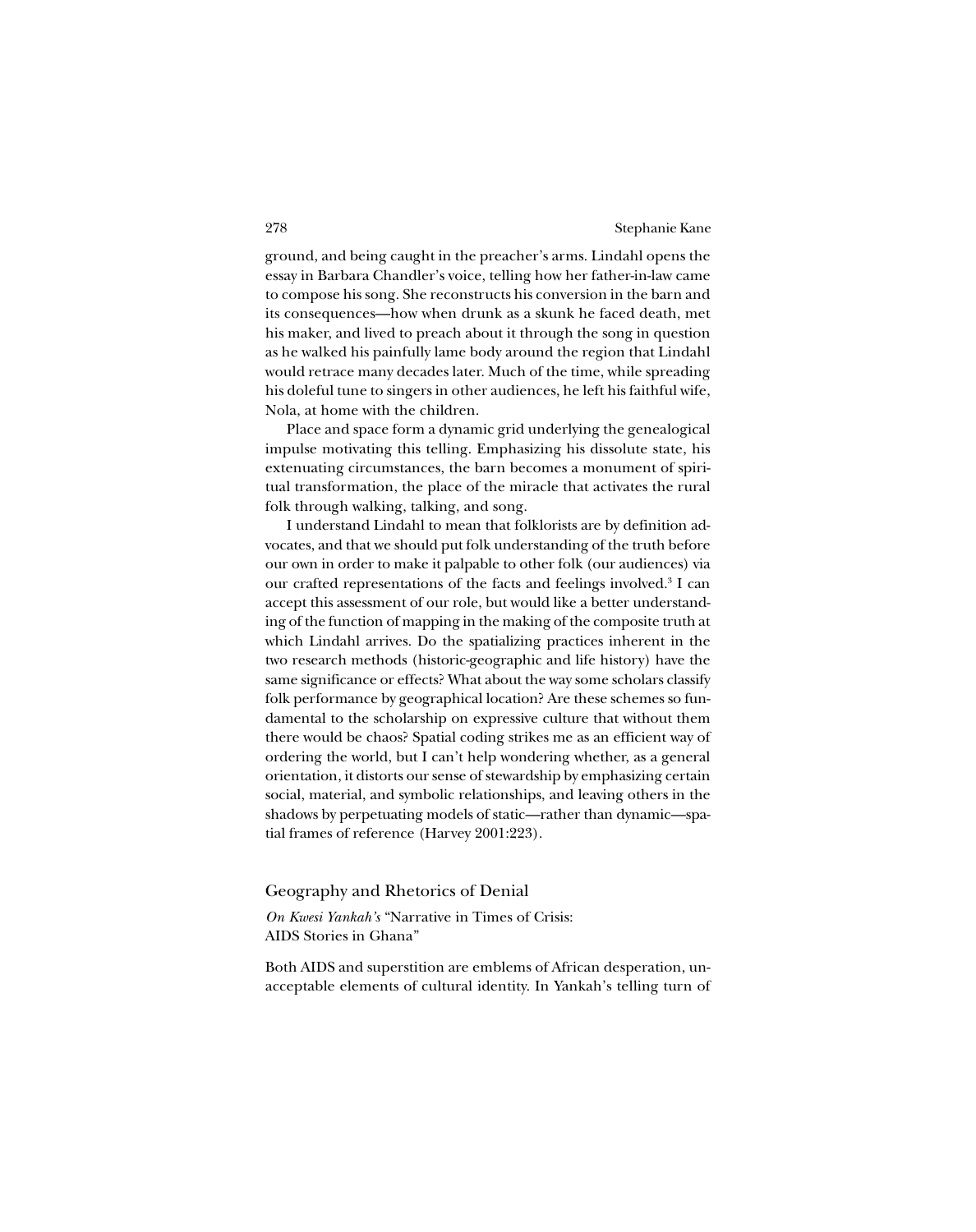phrase, sub-Saharan Africa has become one of the "stigmatized geographical entities." In the folk and folkloristic discourse on AIDS in Ghana presented in his essay, place and space are key terms in the negotiation of risk and illness; stigma hangs over all like a sky with a tornado in it.

Concepts of place and space mediate realities of risk and illness, while the connections between them are actively repressed. The most general example is the association of AIDS with foreigners and sojourners to foreign lands. Repressed in this formulation is knowledge of how sex among locals contributes to HIV transmission patterns. Vague distancing gestures attributing HIV risk to geographic and ethnic distance are flexible. By pushing feelings of unpredictability and vulnerability from here to there, toward those unlucky enough to be categorized as "other," people can explain disease events in any particular locale in such a way that stigma and anxiety are deflected away from themselves (which would be satisfactory, if reliance on such explanations didn't also increase risk and rely on scapegoating). In this way, place and space metaphors can be readily used to logically organize representations of myriad types of encounters (risk behaviors), real and imagined.4

Geography is deployed most explicitly in the rhetoric of denial as a cause of disease and also as a cure—not for disease, but for the associated stigma. Yankah collected Abeku's and Mama's narratives in 1987, early in the pandemic. They represent in microcosm male and female versions of the story of thousands of Ghanaian laborers who migrate to Côte D'Ivoire to work, living apart from family. Many eventually return HIV-infected; many return home only to die. In 1987, there was no effective treatment for HIV/AIDS, and although the doctors may have known that Abeku's and Mama's opportunistic infections were indeed symptomatic of it, they apparently did not share the diagnosis with their patients. Neither this man nor this (unrelated) woman indicated to Yankah that they understood that they had AIDS. It was easier, perhaps, to mistake it for cholera, which similarly causes diarrhea and vomiting.

They did seem to know enough to vaguely link their illness with their sexuality, though the link may have primarily been a result of Yankah's prompting. Abeku's wife originally went with him to Côte D'Ivoire, but she did not stay. In her absence, he looked for sex with Ghanaian prostitutes countless times (no mention of condoms).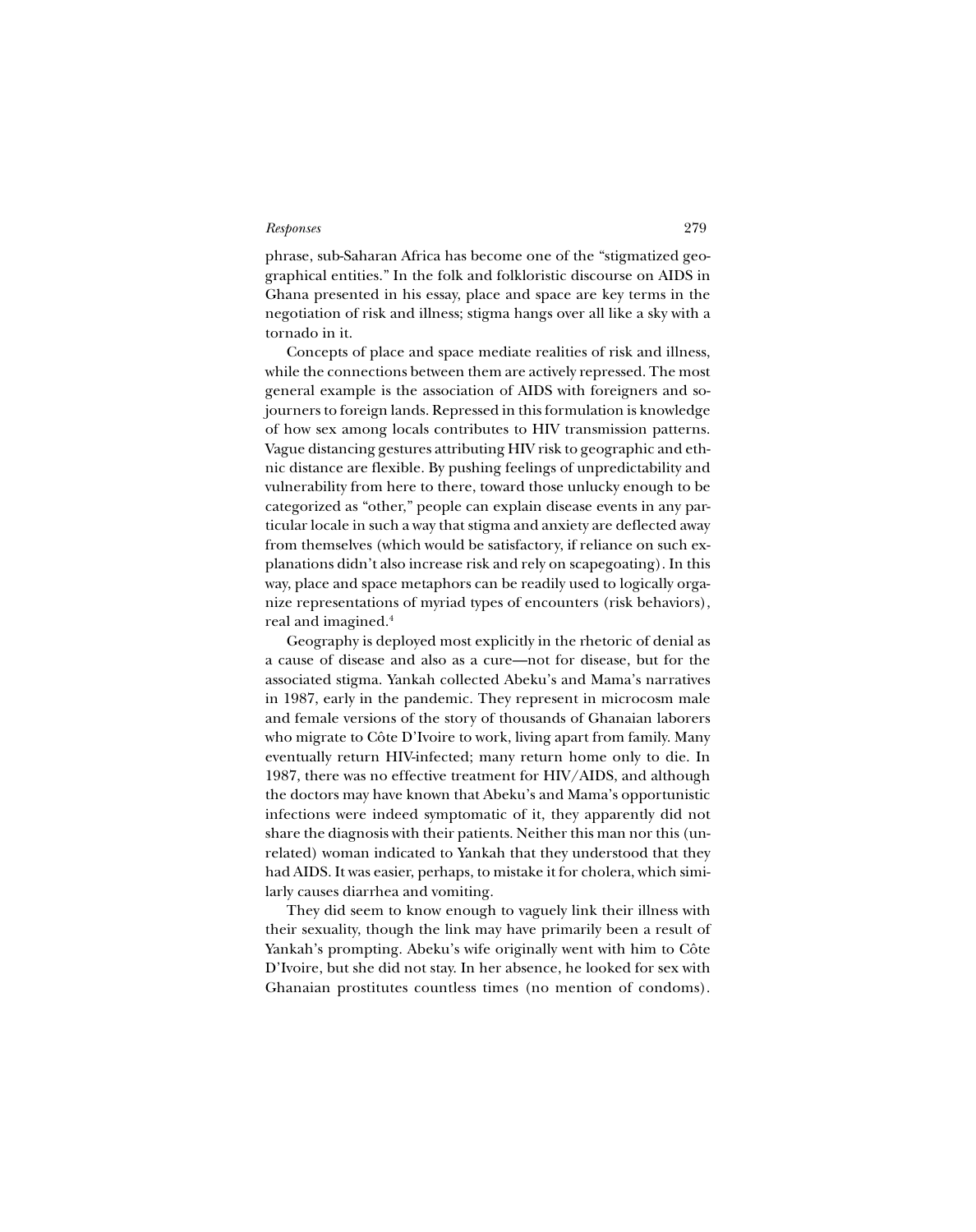Mama's husband left her and nine children in financial hardship. She went to Côte D'Ivoire in search of work, eventually selling bread for a living. She became the lover of a man who got her pregnant and asked her to see a doctor, which she was afraid to do because she lacked immigration papers. Eventually she went to a physician who told her that her pregnancy carried some disease, whereupon her man disappeared. Another lover also had a disease, she said. She knew several women in town who returned to Ghana and died—as did she not long after the interview.

There is an underlying assumption in these two early stories that the unknown fatal disease came from outside Ghana, from Côte D'Ivoire. But think about it: With all the coming and going, and all the millions of exchanges of sexual fluids taking place in these locales, what might have been outside initially could not stay outside for long. Surely by 2002, when Yankah did his next set of interviews, the recognition of HIV/AIDS must have become commonplace, one would think. But evidently not. Solo was a man who became friends with a wealthy European and went to Nigeria with him in 1980, leading the high life and breaking off communication with his family in Ghana. Then, Solo's father said:

*Last year, November 4th, 2002, I sat in the courtyard here, when a taxi stopped by this house. Who was this, I wondered. It was 3:30 P.M. The driver and his assistant got down and took the stranger's hand luggage to my sitting room.*

*Whoever it was did not come out of the taxi, but was helped by the driver and his assistant to walk. A fragile man it was, extremely thin, weak, pale: he looked like a living skeleton. He crawled slowly towards me and picked himself up to embrace me. I asked myself, who is this that wants to embrace me? Who is this? Who is this?*

Less than two months after his son Solo's arrival, his father said:

*I heard three birds cry out in the neighborhood. One was perched on the roof of my building, and one on the wall. Another was in the tree. The birds let out a shrill cry. I rushed to the bedroom and brought out my local shot gun; but I was too late. They had flown away. The birds are death announcers. They were* akpavi, *crows. This happened three days before Solo died.*

Given his understanding of his household's respectability, and how that respectability had to be maintained, Solo's father attributed his son's illness to supernatural causes. And, if the cause was to be something medical, tuberculosis was thought more likely than the unmen-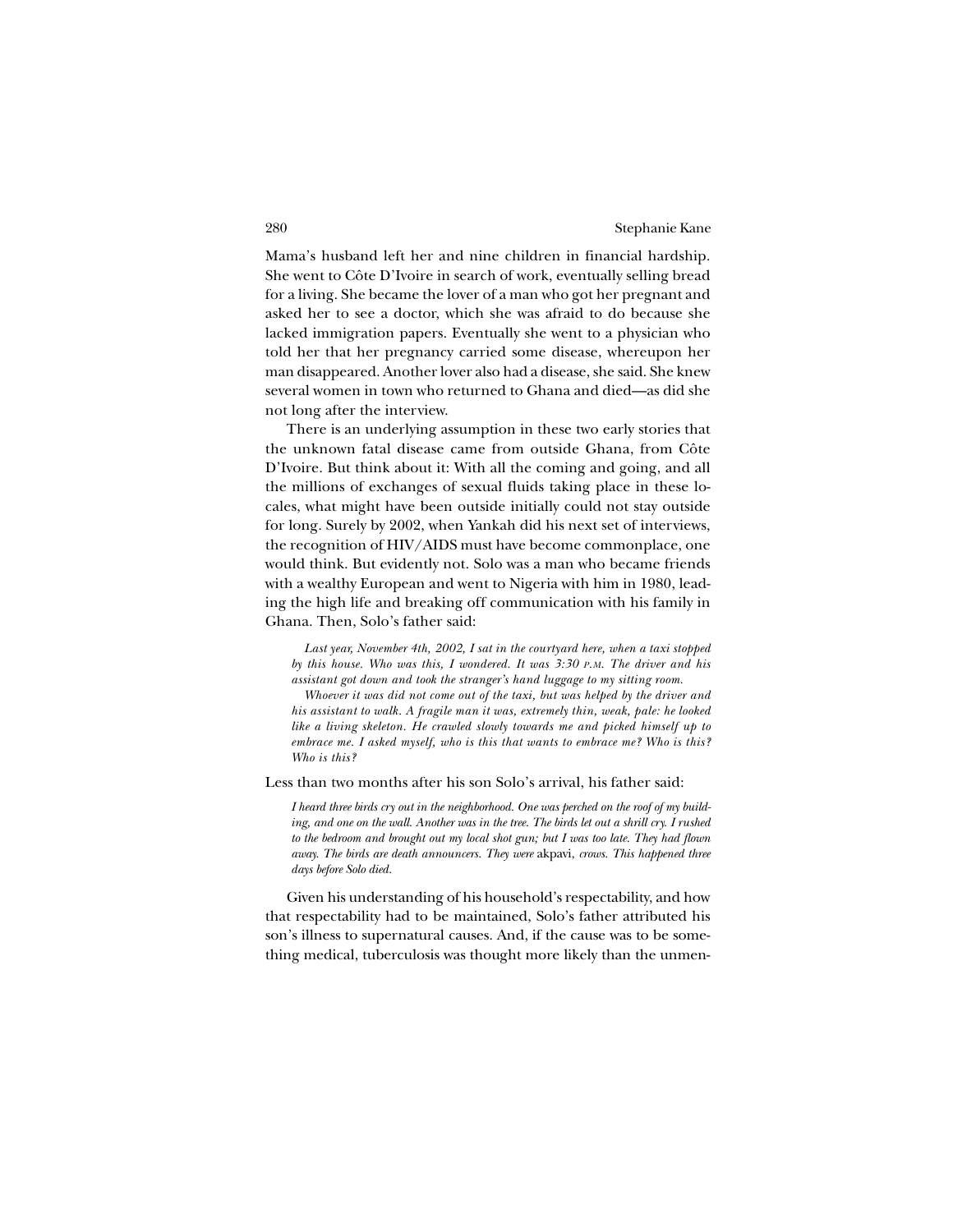tionable AIDS. Indeed, Yankah finds that both TB and cholera (which can also be fatal) provide an acceptable camouflage for those with AIDS. In addition to sharing symptoms with HIV/AIDS, TB and cholera have the benefit of being transmitted innocently, merely by breathing air and drinking water. I often wonder, how powerful are the illusions of safety smoked in the pipe of deviant imaginings? Mass death does not seem to be making enough of an impression! Even so, in the panorama of forms of denial, more respectable than even cholera or TB is the father's spatialized image of the three ensorcelled birds.

A bare skeleton on all fours, Yaa and her spectral story come last. She carries a message from a spiritualist: Her mother bewitched her. Bravely resisting the powerful instinct to die at home, she secretly boarded a bus at the market (having secured the aid she needed to get on). By that act she at once distanced herself from her family and her family from the stigma of AIDS. As Yankah tells this story, which he managed to get from one of her cousins, her suicidal journey left the family able to believe that they were somehow protected by the witchcraft diagnosis she received, and able to receive the pity that was withheld from those families otherwise touched by AIDS.

 I believe that we can work with folk discourse to create culturally appropriate models of risk reduction. It would be a mistake to be overly general in our dismissal of African (and African diasporic) understandings of HIV/AIDS, unscientific as they may be (see for example Kane 1998). An instance of something I might take seriously when doing HIV prevention is this Kenyan woman's perception of safe sex: "If you must have sex with him, insist on him going down, and you coming on top" (from Nzioka 1996:572, in Yankah p. 185). This bodily arrangement does not strike me as all that preposterous, given the coercive implications of the words "if you must." Being on top gives the woman some degree of control over how much rough treatment she will allow her vagina, very probably lowering the risk of transmission from (his) semen to (her) blood in some cases. This is not to say, of course, that a condom would not be better. But the notion of the woman taking control could be the first step in condom use for a woman who has access to condoms. In any case, folk perceptions should not be easily dismissed as mere superstitious barriers to rational understanding.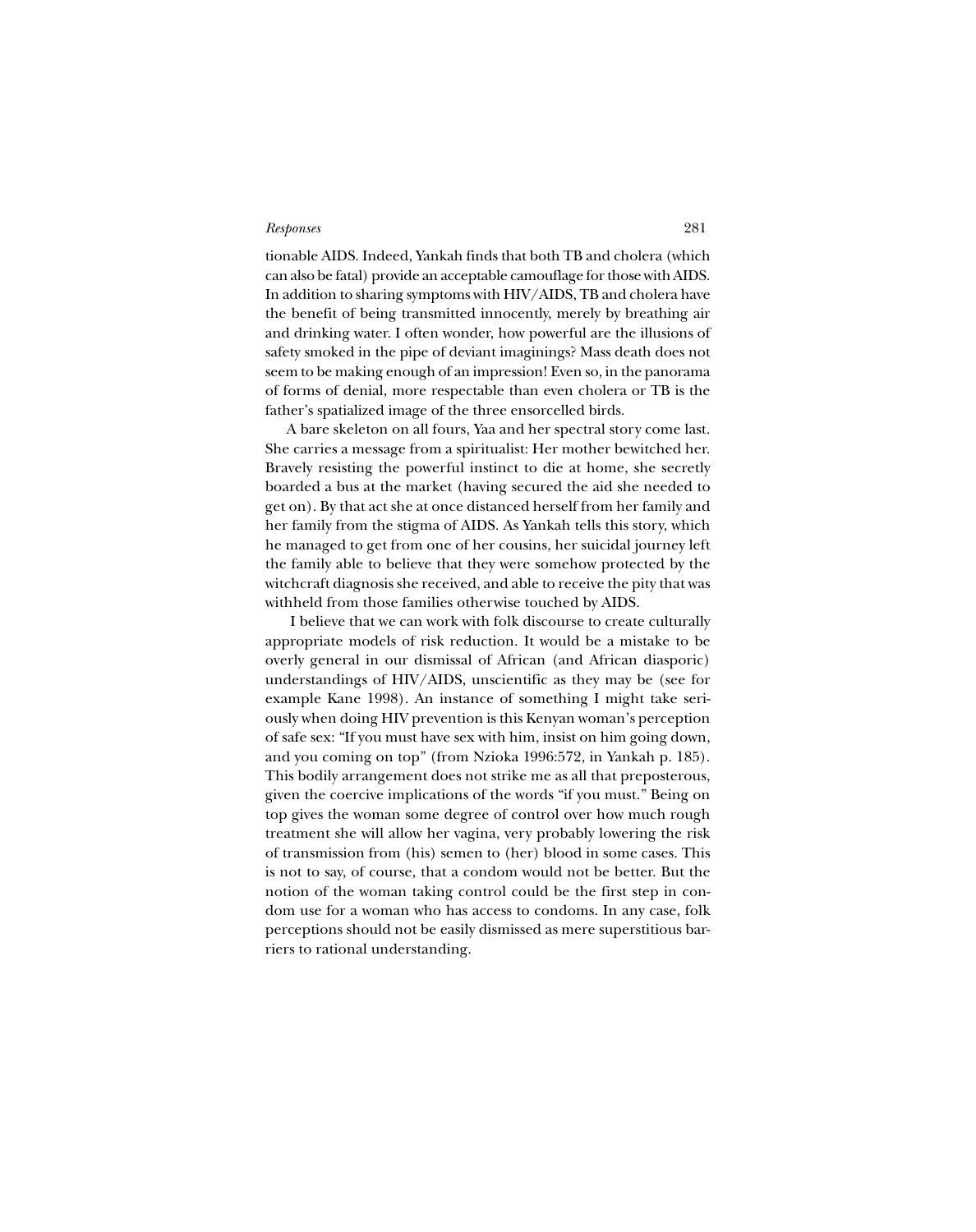#### Regional Cash Distribution Centers for the Arts

*On Philip Nusbaum's* "Folklorists at State Arts Agencies: Cultural Disconnects and 'Fairness'"

The regional cash distribution centers called state agencies for the arts have a lot of rules to follow. The folk have to fight for what they get, and state folklorists like Philip Nusbaum locate them, help them to apply for agency funding, and help the agency recognize the usefulness of their talents. He finds that if the folk are defined as "underserved constituents," if a little low culture is mixed with the high, if the intensive cultivation of elites is balanced out a bit with some support for rural, ethnic, and/or native folks who learned their art from *their* grandparents (not *other* people's grandparents), then there might just be a niche for folk arts in the arts establishment—or at least a toehold.

The spatial practices of being a folklorist in this context provide an interesting contrast to participant-observation-based ethnography. As staff in an agency, you don't get time or resources for doing longterm fieldwork because there's really no need for the in-depth understanding of art that hasn't already been digested as high art. The relationship between narrative and map, so enlivened by the rhythms and unpredictabilities of everyday life in long-term participant observation, snaps shut. Nusbaum finds that the further folk are from the center of power, the lower their level of interest in applying for funding; it's too much work for a long shot. The scales of judgment are tilted toward operating support for organizations—preferably those with a staff and buildings—such as symphony orchestras. The scales are tilted away from project support, a category that includes ephemeral events and artists without institutions (like small music ensembles that have to load and unload instruments before and after each performance).

The conclusion we must draw from Nusbaum's work is that state agencies primarily distribute funds according to a pattern of institutional self-reproduction. At the same time, he is careful to point out the triumphs of the folk arts field. There is now a "critical mass of products and projects" and "meaningful dialogue about them." In addition, he writes, "Folklorists at state arts agencies are empowered to do projects that derive from the insights they have gained from study-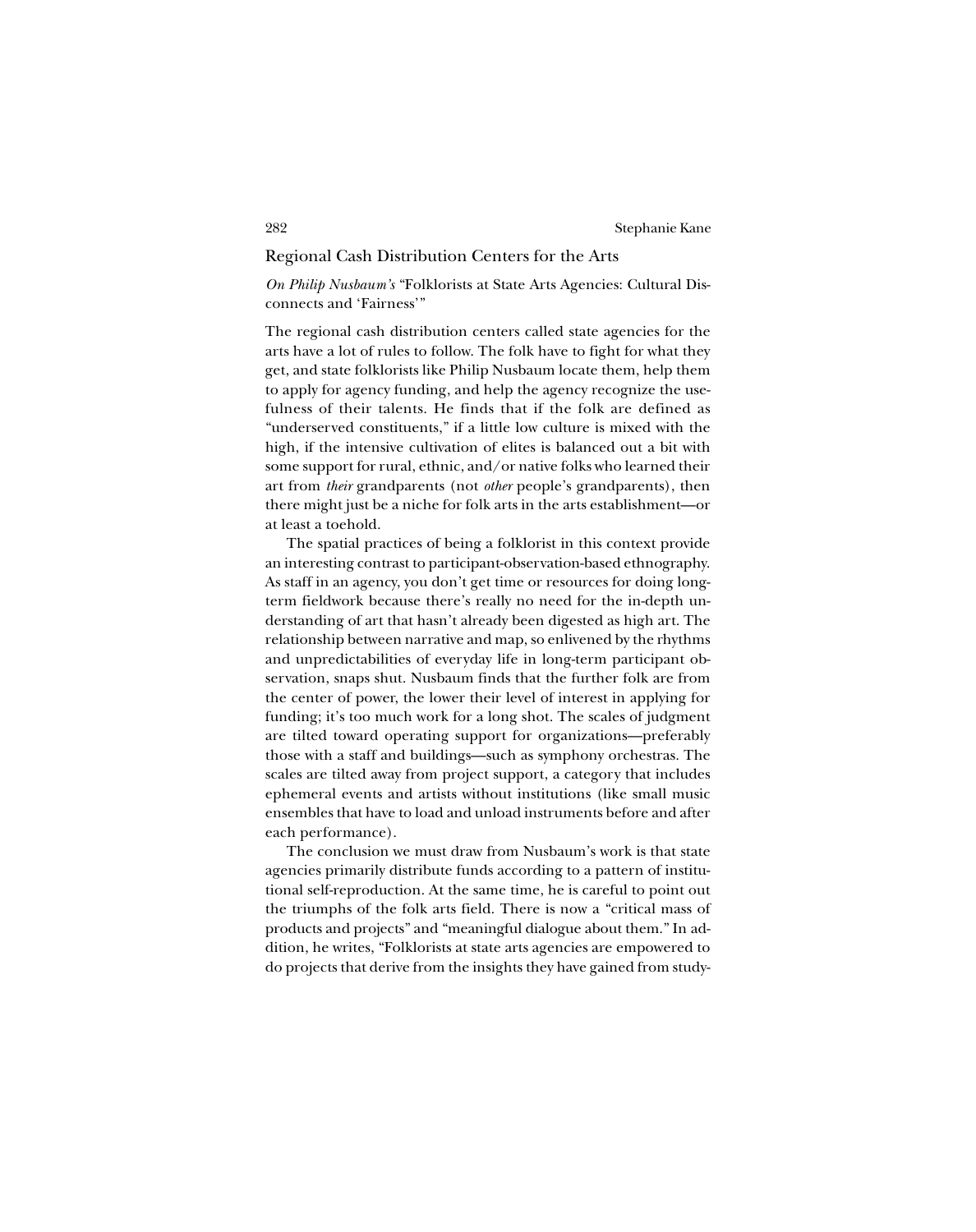ing folklore and that result in benefits to the cultural lives of community members."

Nusbaum's suggestions for the development of the role of folk art are spatialized: He advocates establishing an expanding system of networks of folk artists, linking region to nation and world (creating a folk artist directory on the Internet, for example) and fostering partnerships among agencies. In tandem with this multi-leveled information net, he proposes the mobilization of "performance packages" that will thicken community interconnections at event sites (he says that many performances are by definition folk occasions because of the community connections they engender) as well as in-community folk arts education. What happens to a cultural locale when it is hooked up with all the other locales? This key question, which Nusbaum no doubt will confront in future work, is central to understanding folk art in a globalized, mass-mediated terrain.

It is also a question that Rachel Fleming asks in the final essay on traditional Irish music.

#### Local Talent and National Identity

*On Rachel Fleming's* "Resisting Cultural Standardization: Comhaltas Ceoltóirı´ Éireann and the Revitalization of Traditional Music in Ireland"

In Fleming's analysis of the Irish-based cultural organization Comhaltas, the compelling creative tensions that fuel the lively debate about the authenticity of Irish music are governed by spatial metaphors. She identifies three parallel and interacting sets of tensions associated with music as an Irish cultural symbol and Comhaltas as a stage for debate: 1) tension between traditional music as a form of communication that, on the one hand, develops over time in isolated localities and as one that, on the other, functions as a unifying symbol of national and ethnic identity; 2) tension between a national history committed both to locally based resistance to centralized rule and to reproducing a distinctive, uniform Irish identity that functions as a clear contrast to the English other; and 3) organizational tension between local and national levels of Comhaltas itself and between the organization as a whole and unaffiliated musicians.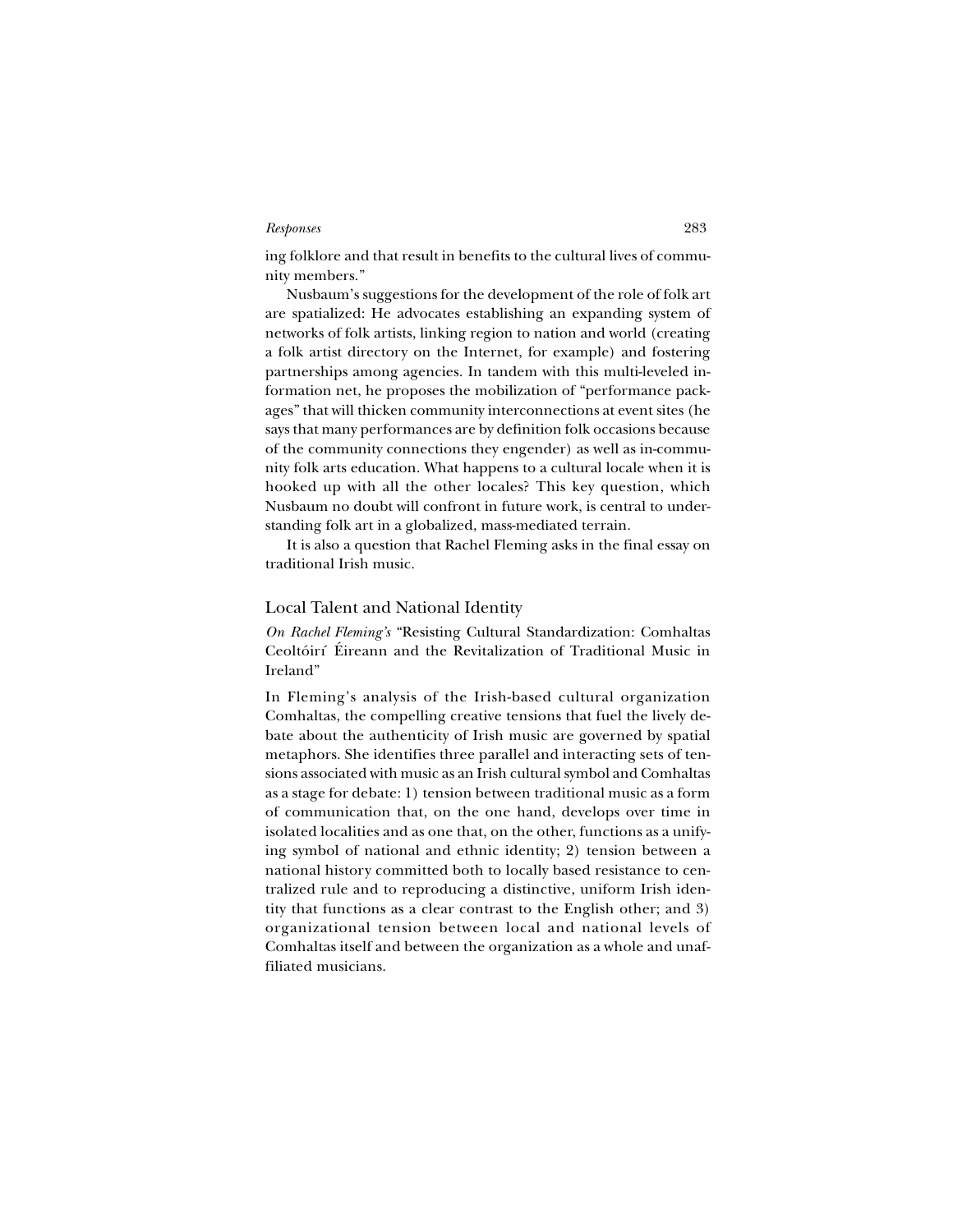#### 284 Stephanie Kane

The institutional infrastructure of Comhaltas is hierarchically elaborated using a series of nested spatial metaphors: local branches, county boards, provincial councils, and a central executive council (CEC). The CEC is the public face of the organization and, as such, has a building, i.e., a monument on the public landscape; for some, that monument is a controversial use of resources that (recalling the tensions brought up in Nusbaum's essay) might otherwise be spent for programs of musical education and performance. There is also an international diasporic dimension: Comhaltas has branches in New York City constituted in part by Irish Americans.

The creative tension inherent in the organization's structure and in its cultural and historical context is also manifested in the spatial arrangement of performance. Fleming describes her experience of observing, one afternoon at the 1999 Fleadh Cheoil, both an informal session and the type of formal competitions that Comhaltas cultivates:

. . . First, I joined some teenaged musicians gathered in the street for a spontaneous session. The musicians sat on crates and chairs borrowed from a nearby pub and faced each other in a rough circle, with a crowd standing around them. . . .

In contrast, the senior fiddle competition was much more performance oriented, similar to a formal music concert. At least a hundred people parents, spectators, and competitors—were seated or stood facing the stage in the small theater of a local school. At the front of the room, two judges sat at a table and a lone chair stood on the stage.

Place and space operate here in cognitive, organizational, and performance modes. Spatial practices are central to the very definition of this musical tradition, which is locally rooted and yet operates on the world stage.

As Lindahl's essay shows, geographic data can become especially salient around issues of song ownership (see also Goodman 2002). There is, however, a fascinating contrast to the commitment to fair ownership determinations that is represented by a fiddler named Maighréad Ní Mhaonaigh, who plays with a successful music group: "The best thing is to compose tunes and not have people recognise them as newly-composed, that they slip back into the tradition. For me, that's the biggest thrill of all" (in Fleming, n. 11, p. 254; cf. McCann 2002:81). If the thrill for him is creating music that is so attuned to a musical and social experience of some place in Ireland that it enters the dynamic flow of tradition without mark, then what happens if and when many of the musician's transactions transcend this inspirational geography?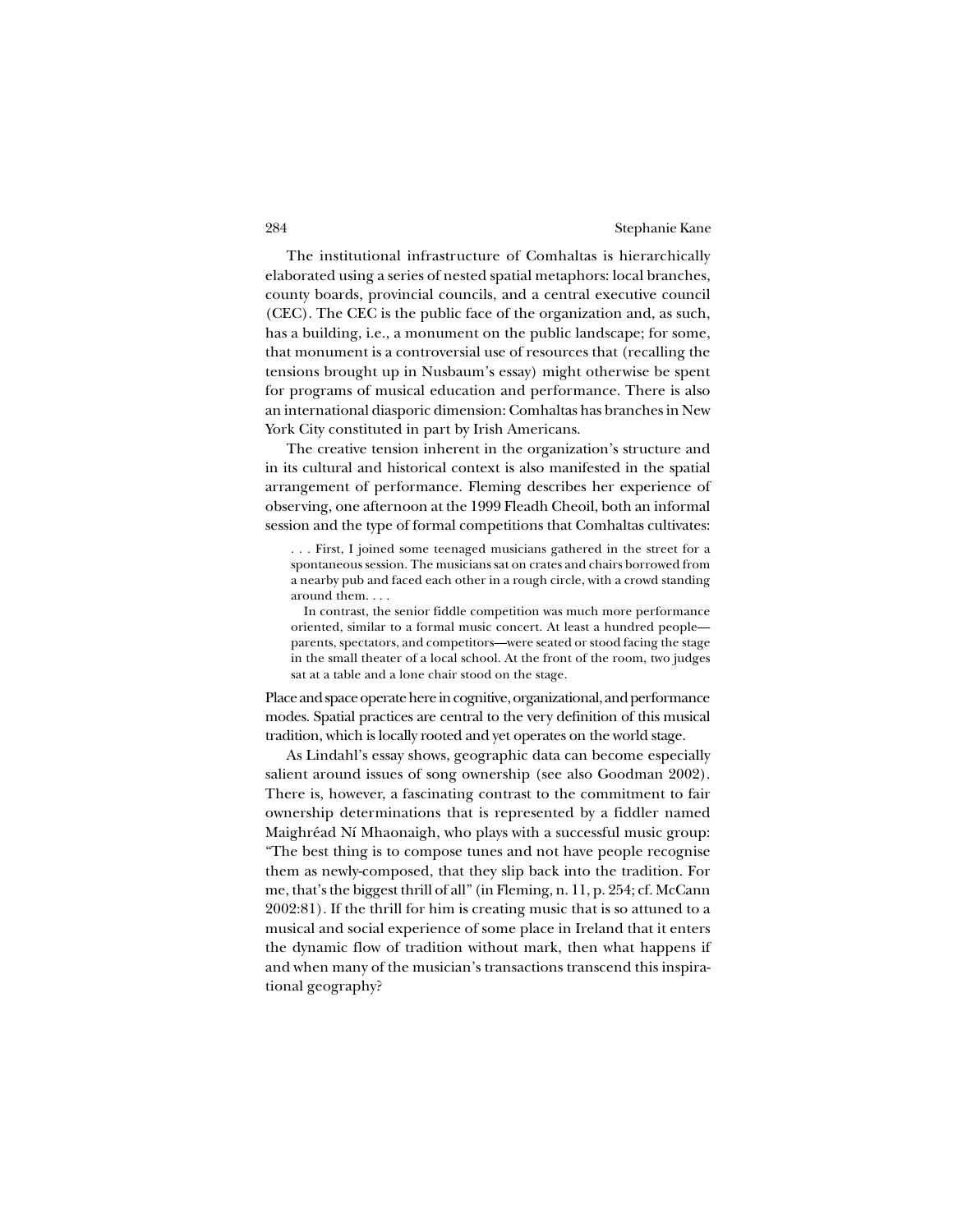#### Conclusion

Can an area of knowledge, a song, a locale and its people be territorialized and thereby be prepared for conflict? How deeply embedded is the need to claim and defend a territory in the work of folklore advocacy? To what extent is the territorial not merely an impulse but an imperative in this work? $5$  These are questions we need to examine not just retroactively as I've done here, but while we are engaged in the field and in the museums and agencies where we work, so that we can recursively build an understanding of the complex effects of our cognitive reliance on spatial codes. I thank the authors of this collection for providing such a rich ground for beginning to consider these questions.

*Indiana University Bloomington*

#### Notes

*Acknowledgments: I thank Inta Carpenter, C. Jason Dotson, and Liz Locke for nurturing the folklore flame in my work and for their editorial perspicacity.*

1.Following de Certeau's definition, a place is any delimited field with an instantaneous configuration of positions that implies stability. A space comes into existence when one considers the intersections of mobile elements, the ensemble of movements deployed within it (1984:117).

2.As Lindahl points out, the song has also become a possibly lucrative commodity, since its lyrics were quoted in the Grammy-winning song in the film *O Brother, Where Art Thou?* (though money does not seem to be the issue here).

3.Rather than get caught up in the conundrums of self and other, I tend to think that we best imagine the other as always more or less a part of ourselves, at least in so far as folklorists and ethnographers desire human contact and understanding.

4. Always remember Lévi-Strauss (e.g., 1975): Magical thinking is also logical thinking.

5.The *Oxford English Dictionary* defines "territorial imperative" as the need to claim and defend a territory. The earliest usage refers to the following 1920 quotation from E. Howard's *Territory in Bird Life* (vi. 228): "Do these battles . . . contribute towards the attainment of the end for which the whole territorial system has been evolved?"